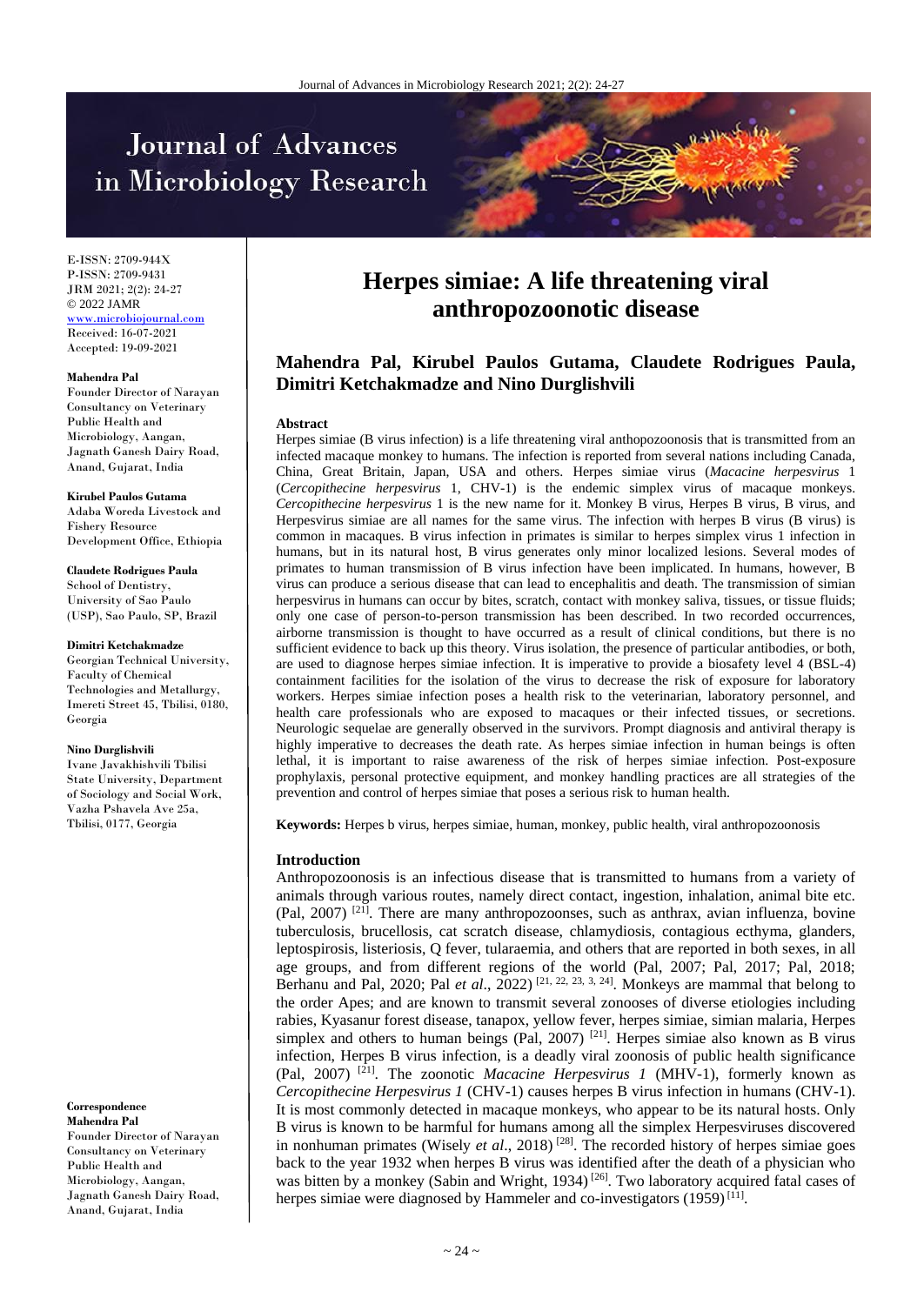Very recently, China recorded *first human death from Monkey B Virus* (Hindustan Times, 2021)<sup>[10]</sup>. Herpes B virus is an alpha Herpesvirus, which is a subtype of Herpes viruses that travel through the peripheral neurons of their hosts. As a result, there is no evidence of this neurotropic virus in the blood (Weigler, 1992)<sup>[27]</sup>.

Herpesvirus simiae infects macaque monkeys. The virus is enzootic in all macaque subspecies (*Macaca* spp.). In early epidemiological studies, 72 percent to 92 percent of wildcaught adult monkeys were found to have antibodies to the B virus (Engel,  $2005$ )<sup>[8]</sup>. In macaques, B virus infection is typically asymptomatic, comparable to HSV infection in humans (Keeble, 1958)<sup>[14]</sup>. The infection with the zoonotic B virus, if not treated promptly, can cause encephalitis, encephalomyelitis, and mortality is very high in the infected people (Palmer, 1987, Weigler, 1992)<sup>[25, 27]</sup>. It is pertinent to state that infected monkeys remain latent carriers throughout the life (Pal,  $2007$ )<sup>[21]</sup>. In this context, Ostrowski and others (1998) [19] mentioned that B-virus from pet monkeys posed an emerging threat in the United States.

*Cercopithecine Herpesvirus* 1 (CHV-1) infection in humans is rarely observed (Huff and Barry, 2003). The virus has a pathogenesis in the natural host that is comparable to that of the human herpes simplex virus (HSV). Patients who are zoonotically infected with the B virus, on the other hand, can develop severe central nervous system disease, which can lead to irreversible neurological impairment or death. The severity of the disease worsens in untreated individuals, as the fatality rate reaches very high. The importance of early detection and treatment in surviving an infection cannot be overstated. The purpose of this mini review is to provide an overview of herpes simiae, a life-threatening viral disease that spreads by monkeys to human beings.

#### **Etiology**

Herpes B virus is a member of the family *Herpesviridae*, subfamily *Alpha herpesvirinae*, and genus *Simplexvirus*. *Macacine herpesvirus 1* (McHV-1) is the correct taxonomy name for this virus (ICTV, 2019)<sup>[5]</sup>. The virus has a molecular weight of about 110 megadaltons and contains double-stranded linear DNA (approximately 162 kilobase pairs). It has roughly 50% of its genes in common with human herpes simplex viruses and expresses the same glycoprotein D (HSV-1 gD) binding proteins (Fan *et al*., 2012; Ohsawa *et al*., 2014) [9, 18] . The herpes B virus envelope contains at least nine glycoproteins that are immune response targets and serve to determine cellular tropism. Glycoproteins B and D contain 80% and 56% sequence similarity to the HHV1 glycoproteins, respectively, but glycoproteins G and C have considerable sequence variance (Perelygina *et al*., 2002; Ohsawa *et al*.,  $2014)$ <sup>[18]</sup>.

#### **Transmission**

Several modes of primates to human transmission of B virus infection have been implicated (Pal, 2007)<sup>[21]</sup>. Macaques spread the B virus by contacting mucous membranes or lesioned skin in the mouth, eye, or genitally (Cohen *et al*., 2002) [7] . Humans are most commonly infected by monkey bites, but transmission has also happened after direct inoculation of the eye or respiratory tract with infected monkey body fluids (NIOSH, 1987; Acha and Szyfres, 2003; Pal, 2007)  $[17, 1, 21]$ . A less prevalent form of transmission is direct infection of a pre-existing wound with

CHV-1 infected monkey saliva (Weigler, 1992)<sup>[27]</sup>. Human infection has also occurred as a result of indirect contact, such as injury from a contaminated fomite (e.g. needle stick injury, cuts from broken tissue culture bottles containing infected monkey cells, or cage scratch) (Weigler, 1992)<sup>[27]</sup>. The infection with B virus in a 26-year-old veterinary technician following a needle stick injury was described by Artenstein and others  $(1991)$ <sup>[2]</sup>.

#### **Clinical Spectrum**

#### **In Humans**

The incubation period of herpes simiae is 1 to 5 weeks (Pal, 2007) [21] . Acute ascending encephalomyelitis (AAE) caused by B virus can result in death or severe neurologic disability (CDC, 2010) [4] . Pain or pruritus at the exposure site, vesicles or ulcers at or near the exposure site, and local lymphadenopathy or lymphadenitis is all possible early symptoms. Fever, malaise, diffuse myalgias, headache, numbness or paraesthesias at or around the exposure site, nausea and/or abdominal pain, and persistent hiccups are examples of intermediate symptoms. Persistent headaches, mental changes, and focal neurological symptoms are examples of late manifestations (CDC, 2019)  $[5]$ . The respiratory involvement and mortality can occur anywhere from one day to three weeks after the onset of symptoms  $(CDC, 2010)$ <sup>[4]</sup>. The mortality rate in humans may reach to about 70% (Pal, 2005; Mustafa et al., 2015)<sup>[20, 16]</sup>.

#### **In Non-human primates**

The animal may remain asymptomatic without showing any clinical symptom (Pal, 2007)<sup>[21]</sup>. Mild cold sore-like lesions of the mucous membranes, dorsum of the tongue, lips, or face may be caused by the virus, which are similar to those caused by herpes simplex in humans. In most cases, these will heal on their own in 7 to 14 days. Mild conjunctivitis and nasal discharge may also be present. The condition can be severe in certain animals, causing significant discomfort as well as neurologic signs and symptoms. The virus remains dormant and may reactivate spontaneously or in response to stress, cause virus shedding. An animal should be considered infected for the rest of its life (CDC, 2010)<sup>[4]</sup>.

#### **Diagnosis**

The gold standard for diagnosing B virus infection in an exposed individual is the examination of clinical symptoms associated with an antibody or virus positive case. Humans infected with the B virus can be diagnosed using both serological and virological methods (Pal, 2007)<sup>[21]</sup>. Virus isolation is still considered the gold standard for diagnosis of disease; nevertheless, even in the best of circumstances, isolation of virus is usually impossible. Only a few facilities that have been licensed and have access to BL-4 containment laboratories for the synthesis of B virus antigen are now performing human diagnostic tests (Davenport *et al*., 1994) [6] . In macaques, herpes B virus infection is detected by the isolation of virus, the presence of particular antibodies in the sera, or both (Blewett, 1999). In both human and primate cases, polymerase chain reaction (PCR) technology may allow for a faster and more precise assessment. Newer research aims to create a PCR test that is not only sensitive but also specific, allowing for HSV distinction (Oya *et al*., 2004). It is emphasized to develop a simple, rapid, sensitive, specific and low cost test to make an unequivocal diagnosis of herpes simiae.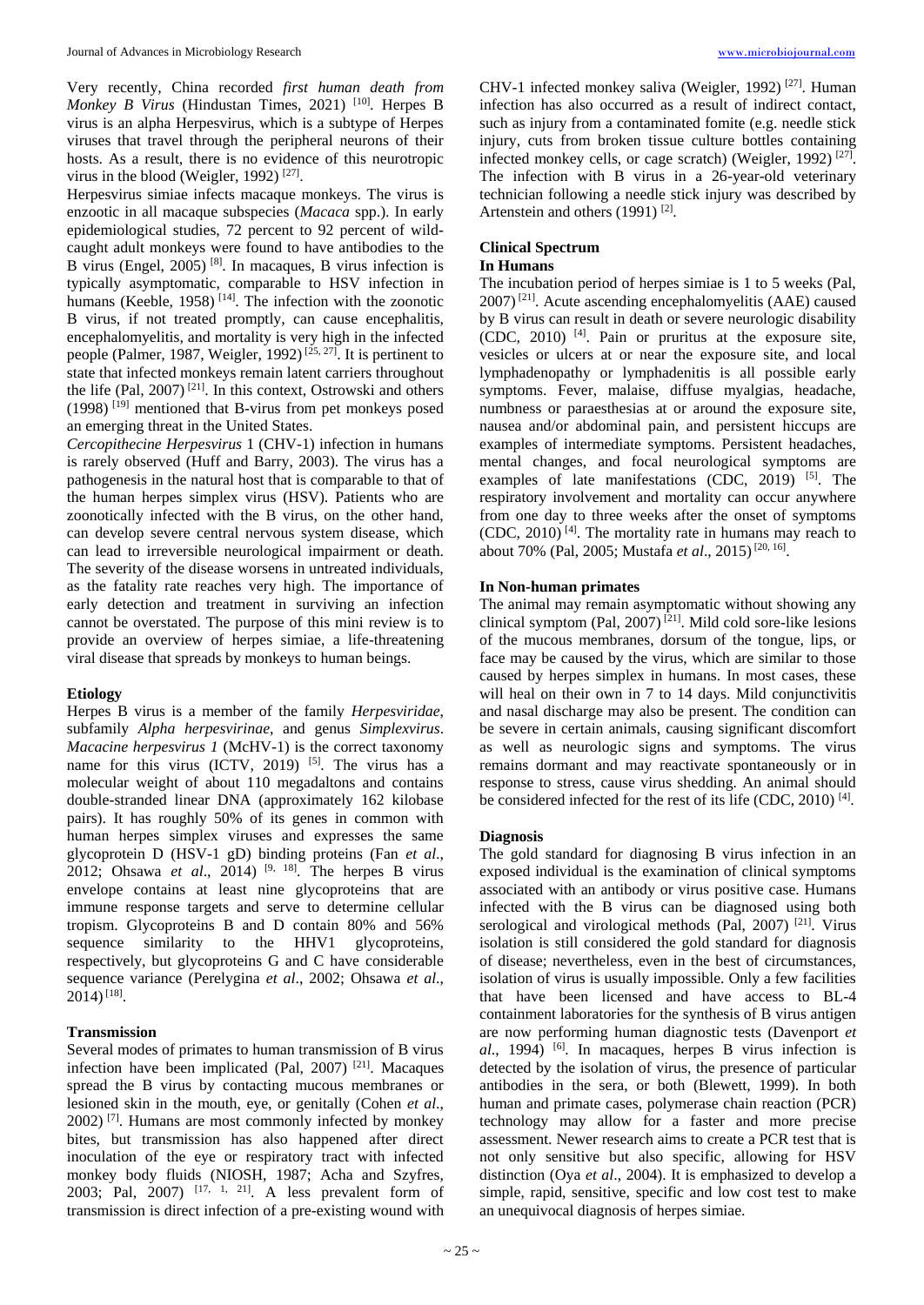#### **Treatment**

The only way to avoid a contaminated wound from becoming infected is to clean the exposed area as soon as possible after the incident. Within 5 minutes, the virus is likely to infiltrate host cells. Scrubbing and/or irrigating the exposed area for at least 15 minutes are advised. For the eye, sterile saline or quickly flowing water is utilized, and decontaminants (such as soap solution, povidone-iodine, or chlorhexidine) can be used elsewhere. B virus cultures should be performed after a high-risk site has been cleaned. In suspected clinical cases of human B virus infection, antiviral medication is obviously indicated. Despite antiviral treatment, advanced encephalitis is generally fatal. The treatment options for early symptoms without central nervous system (CNS) is acyclovir 12.5-15 mg/kg IV every 8 hours. In this context, Artenstein and co-investigators  $(1991)$ <sup>[2]</sup> reported that acyclovir was found effective to treat a case of B virus infection in a veterinary technician. Ganciclovir 5 mg/kg IV every 12 hours is used to treat CNS symptoms. It is pertinent to mention that incisions made to diagnose or treat wounds are usually ineffective, and can increase the risk of subsequent bacterial infection. Therefore, it is not generally advised (Cohen *et al.*, 2002)<sup>[7]</sup>.

#### **Prevention and Control**

The prevention and control strategies include those who work in direct contact with non-human primates must wear the personal protective equipment such as disposable head cover, face shield (like a welder's mask) or eye goggles etc. (Pal, 2007)<sup>[21]</sup>. Macaques should only be utilized for study where it is clearly stated, and B virus-free animals should be employed whenever possible and kept in settings that ensure this status is maintained. Direct handling of macaques should be avoided as much as possible, and proper restraint methods should be used (i.e., squeeze cages, chemical restraint, pole and collar etc.). When working with macaques or macaque tissues, protective clothes should be used (long sleeves, gloves, mask, and goggles), Sharp edges that can cause harm should be kept out of cages and equipment. Access to regions containing macaques should be restricted. Animals should not be screened for the B virus on a regular basis. Animals with lesions should be isolated until the lesions have healed, and personnel should be educated and trained (Holmes *et al.*, 1995, CDC, 2019)<sup>[11, 5]</sup>. It is advised to keep the imported monkeys under quarantine for 6 to 8 weeks (Pal, 2007)<sup>[21]</sup>. Given the possibility of delayed findings, post-exposure prophylaxis is indicated for up to 5 days after exposure or longer if a post cleansing wound culture is positive for B virus. Valacyclovir 1000 mg PO every 8 hours for 14 days and Acyclovir 800 mg PO 5 times per day for 14 days are two post-exposure prophylaxis regimens (Cohen *et al*., 2002) [7] . Prompt medical attention of all bites or scratches by monkeys must be given to prevent the spread of infection (Pal, 2007)<sup>[21]</sup>.

#### **Conclusion**

Herpes simiae is usually a fast-advancing, deadly disease that can be stopped if antiviral medications are used effectively and quickly enough after infection. Treatment and preventative guidelines have been widely disseminated and are now easily accessible. Standard methods must be followed in the workplace due to the risk of human infection. B virus zoonotic infections can be reduced by paying close attention to the details of housing,

management, and handling of macaque monkeys, as well as organizing exposure response measures utilizing the health service centers for disease control and prevention guidelines. Early detection of infection is critical for the prompt institution of antiviral medication therapy, which can reduce the risk of additional mortality caused by this fascinating alpha herpesvirus. Further work on the pathophysiology, virulence, reservoirs, and epidemiology of herpes simiae should be conducted.

#### **Acknowledgements**

We are grateful to Prof. Dr. R. K. Narayan for his suggestions during the preparation of the manuscript. The paper is dedicated to all the Scientists who did pioneer work in the field of herpes viruses.

#### **Contribution of Authors**

Every author contributed equally. All the authors read the final version, and approved it for publication.

#### **Conflict of Interest**

There was no conflict of interest.

#### **Source of Financial Grant**

No financial support was received for this manuscript.

#### **References**

- 1. Acha PN, Szyfres B. Zoonoses and Communicable Diseases Common to Man and Animals. Third Edition. Pan American Health Organization, Washington, D.C.USA, 2003.
- 2. Artenstein AW, Hicks CB, Goodwin Jr BS, Hilliard JK. Human infection with B virus following a needle stick injury. Reviews of Infectious Diseases. 1991;13:288- 291.
- 3. Berhanu G, Pal M. Brucellosis: A highly infectious zoonosis of public health and economic importance. Journal of Emerging Environmental Technologies and Health Protection. 2020;3:5-9.
- 4. CDC. Herpesvirus simiae. Centers for Disease Control and Prevention. 1600 Clifton Road. Atlanta, GA 30333, USA, 2010.
- 5. CDC. Therapy for exposure to B Virus. Centers for Disease Control and Prevention. Available at https://www.cdc.gov/herpesbvirus/healthcareproviders.html. 2019.
- 6. Davenport DS, Johnson DR, Holmes GP, Jewett DA, Ross SC, Hilliard JK*.* Diagnosis and management of human B virus (Herpesvirus simiae) infections in Michigan. Clinical Infectious Diseases. 1994;19:33-41.
- 7. Cohen JI. Recommendations for prevention of and therapy for exposure to B virus (Cercopithecine<br>herpesvirus 1). Clinical Infectious Diseases. herpesvirus 1). Clinical Infectious Diseases. 2002;35:1191-1203.
- 8. Engel GA. Human exposure to herpesvirus Bseropositive macaques, Bali, Indonesia. Emerging Infectious Diseases. 2002;8:789-795.
- 9. Fan Q, Amen M, Harden M, Severini A, Griffiths A, Longnecker R. Herpes B virus utilizes human nectin-1 but not HVEM or PILRa for cell-cell fusion and virus entry. Journal of Virology. 2012;86(8):4468-4476.
- 10. Hindustan Times. China reports first human death from Monkey B Virus. All you need to know. 2021-07-18. Retrieved 2021-07-20.